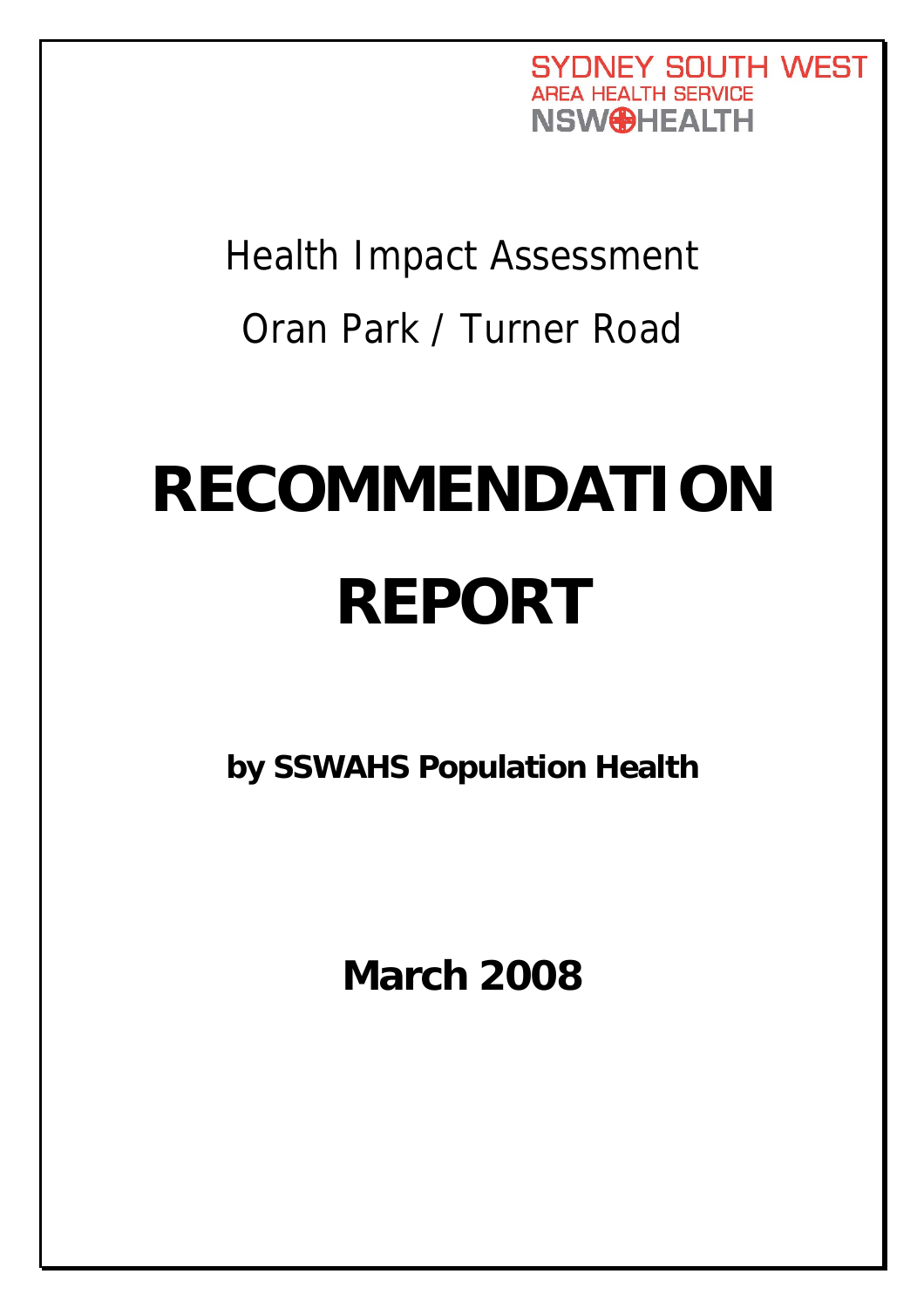# **Introduction**

In 2006, the NSW government released the *Metropolitan Strategy- City of Cities – a* Plan for Sydney's future. The plan aims to provide for a projected 400,000 new dwellings in Western Sydney by 2031. The first draft precinct plans are to be released through the Growth Centres Commission (GCC) which will deliver a total of 181,000 homes to help accommodate Sydney's growth. In 2006, the GCC announced that 39,500 lots were to be prepared for rezoning as the first stage of the release areas.

In May 2007, the NSW Government released detailed draft plans to develop 12,000 new homes in Sydney's south-west – with construction to start as early as 2008 in Oran Park and Turner Road. It is anticipated that these plans will create healthy communities for families, with a mix of housing, jobs, schools, parks, transport, community facilities and shops. These precincts will offer a choice of accommodation including houses, terraces and units, to cater for singles, families and seniors. The Oran Park & Turner Road precincts are expected to provide 7,700 new jobs for Western Sydney – helping to achieve a key State Plan priority of more jobs close to home. Oran Park and Turner Road precincts are located in the Camden Local Government Area (LGA).

Sydney South West Area Health Service (SSWAHS) has been involved in the Greater Western Sydney Urban Development HIA with Western Sydney Region of Councils (WSROC) and Sydney West Area Health Service (SWAHS), which assessed aspects of the Sydney Metropolitan Strategy.

The Oran Park &Turner Road Health Impact Assessment (HIA) is seen as a valuable extension and application of this previous project.

## **Management of the Oran Park & Turner Road Developmental HIA**

The Oran Park & Turner Road developmental HIA was undertaken by a Steering Group, facilitated by SSWAHS Population Health and in conjunction with SSWAHS Health Service Planning Unit, the Centre for Health Equity Training Research and Evaluation (CHETRE) and APP Corporation (representing Camden Council and the Growth Centres Commission).

## **Steering Group**

The Oran Park & Turner Road developmental HIA Steering Group was comprised of:

- Assistant Director Population Health, SSWAHS
- Service Development Officer Population Health(2) (Minutes), SSWAHS
- Senior Health Promotion Officer (2 (Chair), SSWAHS
- Representative from CHETRE
- Representative from Camden Council and GCC (appointed)
- Director Research Evidence Management Surveillance Centre (REMS)
- Director Health Services Planning, SSWAHS

The Steering Group bought together interested and committed groups of workers. Two members of the committee attended the Chetre HIA training whilst conducting the HIA, while other members had prior experience in conducting a HIA.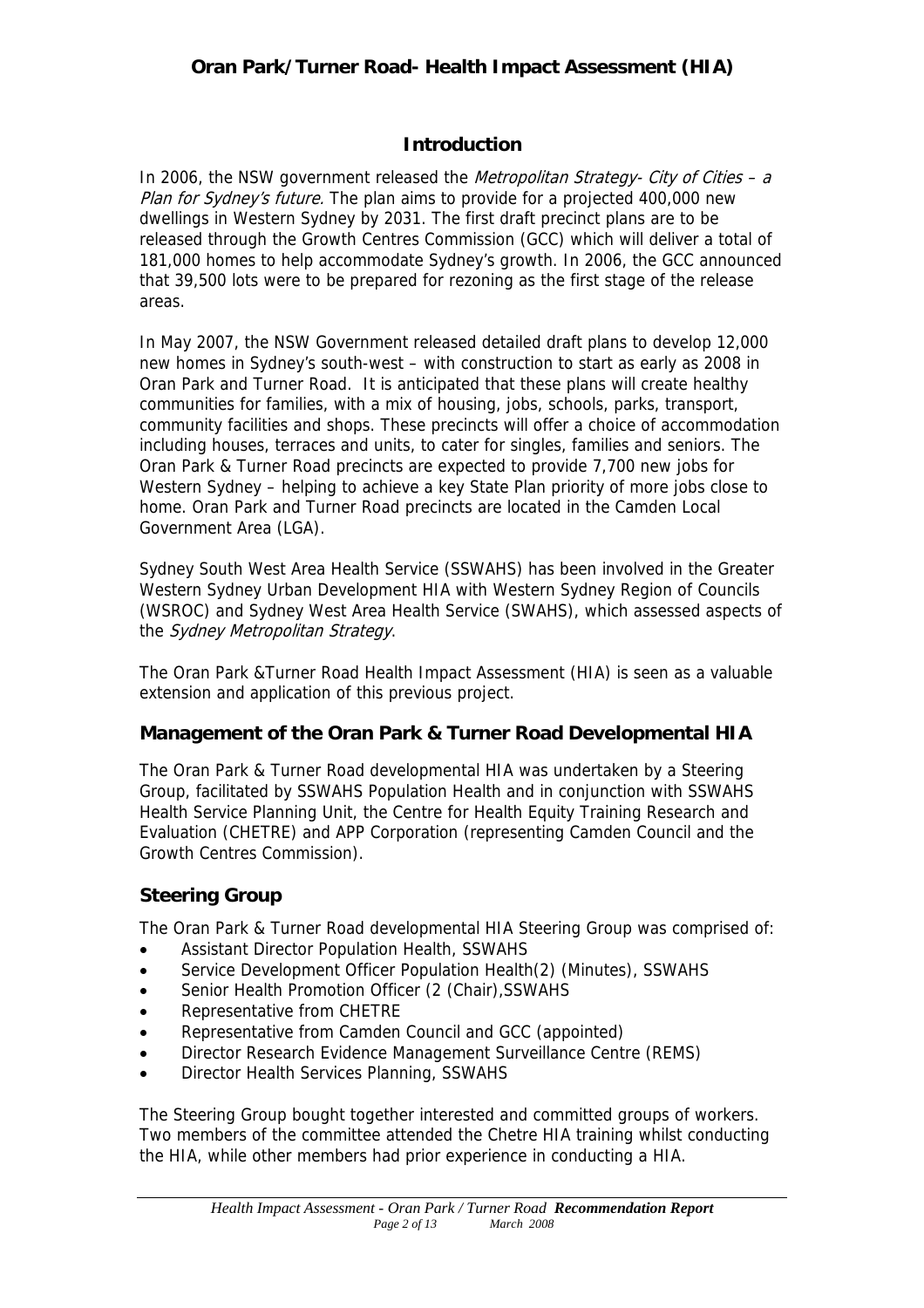#### **Methods**

The Impact Assessment Guidance Screening tool was used to determine whether a Health Impact Assessment could add value to development planning process.

The health determinants identified as potentially having positive and negative impacts were physical activity, air quality, built environments and land use, noise, water, crime, education, employment, family cohesion, housing, recreation, nutrition and social Exclusion.

The Oran Park & Turner Road development HIA Steering group recommended that an HIA be undertaken to identify:

- the potential positive and negative impacts of the Oran Park & Turner Road development and
- recommendations that can improve or minimise harm to the health and well being of residents in future development.

The main issues within the scope of the HIA were identified as:

- public transport;
- active transport;
- social connectivity;
- physical activity:
- injury and
- food access;

A rapid prospective HIA was chosen due to:

- short timeframe for opportunity to influence precinct planning
- evidence already collected as part of the HIA on the Metropolitan Strategy

The HIA process involved screening, scoping, identification and assessment of potential health impacts; decision-making and formulating recommendations, and devising a monitoring and evaluation framework.

Priority matrices were used to identify opportunities to enhance positive impacts and mitigate negative impacts for each issue considered. Relevant literature included documentation developed for the Oran Park and Turner Road Development and reports from other developments of similar scope and size in the area. A key source of information was the evidence collected during the development of the Greater Western Sydney HIA on the Sydney Metropolitan Strategy and the subsequent recommendations of the HIA report.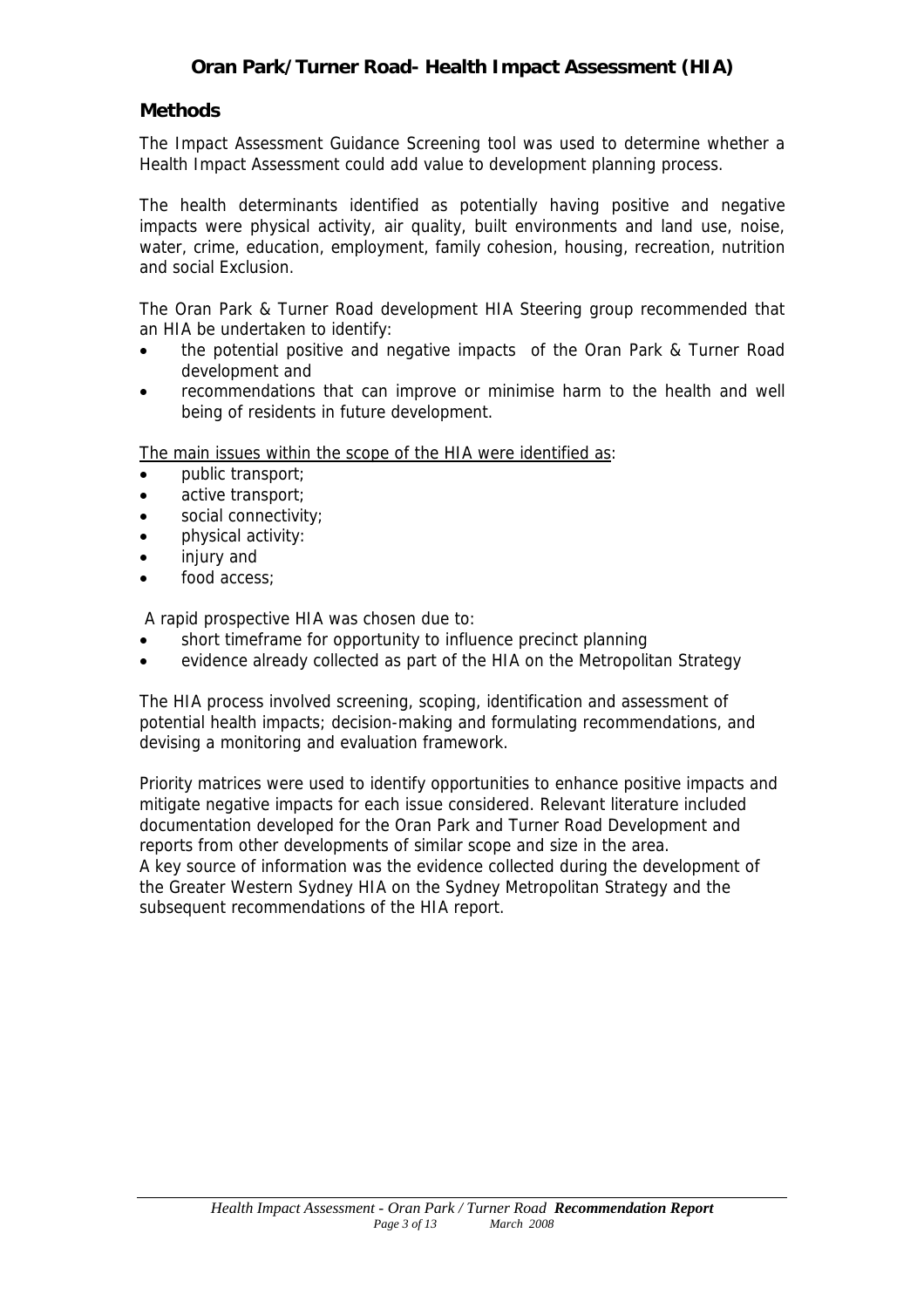## **Results**

Findings from the HIA showed that the Oran Park & Turner Road plans had generally adopted best practice for urban design in relation to promoting the use of public transport and active transport, promoting physical activity and health-enhancing aspects of urban form.

A total of 24 recommendations have been developed to highlight initiatives that support health and to suggest steps to maximise a range of other health benefits. These recommendations are accompanied by related implementation considerations such as timing and resources.

## **Discussion**

Health Impact Assessment (HIA) is a valuable tool to assess a range of health impacts of new suburban development in a systematic way and in particular to focus on population health issues. Involvement of stakeholders and community partners is invaluable to improve the quality of response as well as strengthening implementation and monitoring of the recommendations. SSWAHS has in this process identified the value of working with local government in addressing population health.

For the future use of HIA, a rapid time-frame may necessitate innovative methods of involving community partners, which was one of the limitations of this project. Overall, HIA is a useful approach for assessing future developments of this type in SSWAHS.

#### **Future Directions**

- The findings of the HIA will be presented to government agencies, non- government agencies and local land developers to encourage the consideration and implementation of the recommendations.
- An evaluation on the HIA will be conducted on two levels:
	- 1. process evaluation of the governance and project management of the HIA.
	- 2. impact evaluation based on the uptake of the recommendations.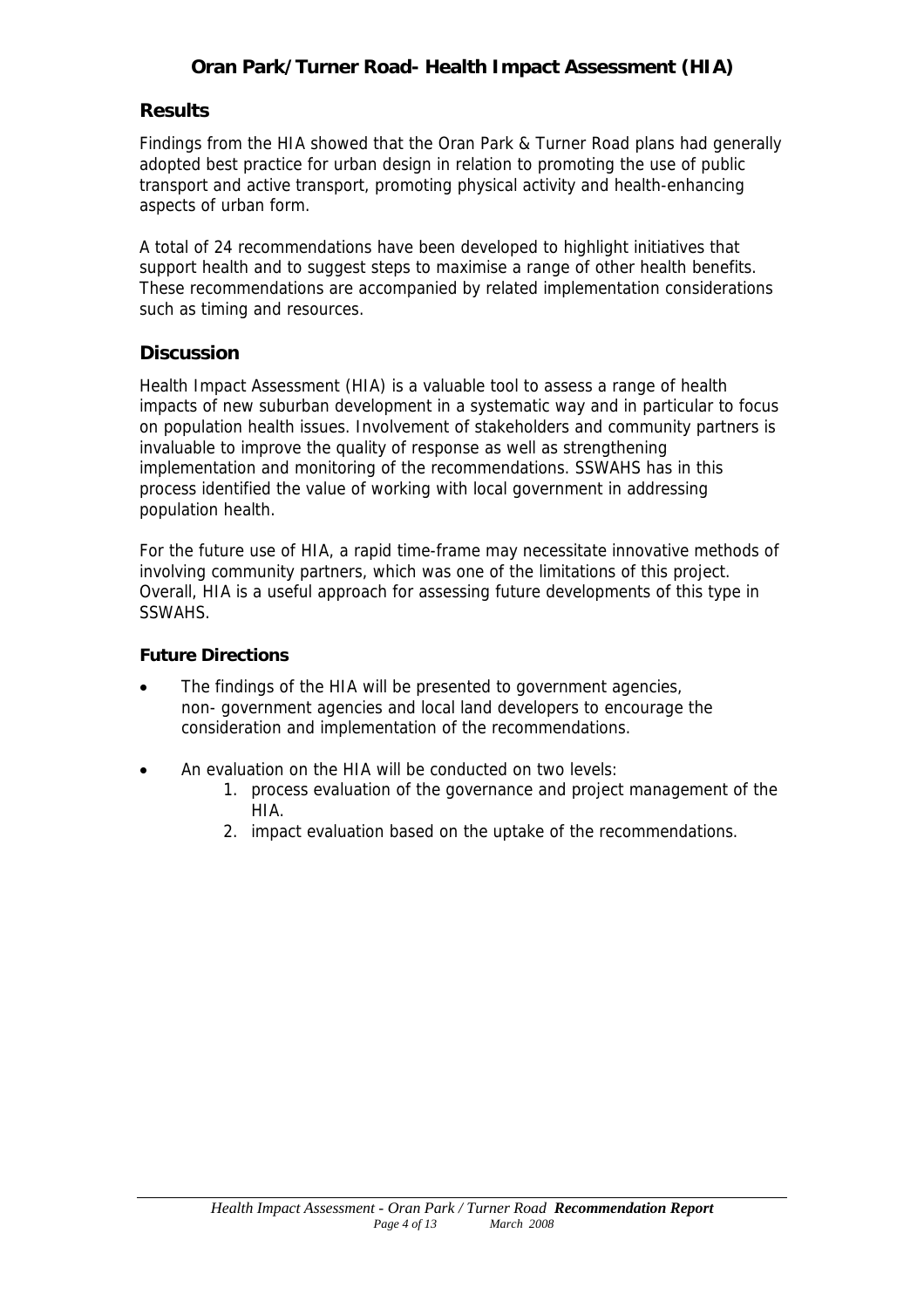## **1. Recommendations**

The HIA recommendations are based on the available evidence, and have been prioritised by the steering group.

# **ISSUE 1: PUBLIC TRANSPORT**

#### **What is in the plans for Oran Park and Turner Road?**

- 90% peak time coverage of bus transport for both precincts and all dwellings within 400m of a bus stop
- Proposal to foster a non car-dependent culture
- For the short term connecting to existing services e.g. Narellan
- In the long term transport connection to Leppington rail link

## **What does the evidence say?**

- Patterns of transport use have a number of impacts on health and wellbeing e.g. air quality, traffic accidents
- Use of public transport contributes to increased physical activity
- Early establishment of public transport services is important to achieve a public transport culture.
- Most of the region is poorly serviced by public transport

- 1.1 The planned approach to availability of public transport will enhance the health and wellbeing of residents of Oran Park and Turner Road by fostering a non car-dependent culture
- 1.2 Resources and subsidies should be made available to the local bus provider for early establishment of bus transport
- 1.3 Bus routes need to facilitate direct access to services and transport connections to Liverpool as well as Campbelltown. Current plans to connect to other services will add to travel time and cost and potentially discourage the use of public transport. We recommend:
	- A direct connection to Liverpool
	- Fast Tracking of Badgally Road to Campbelltown Station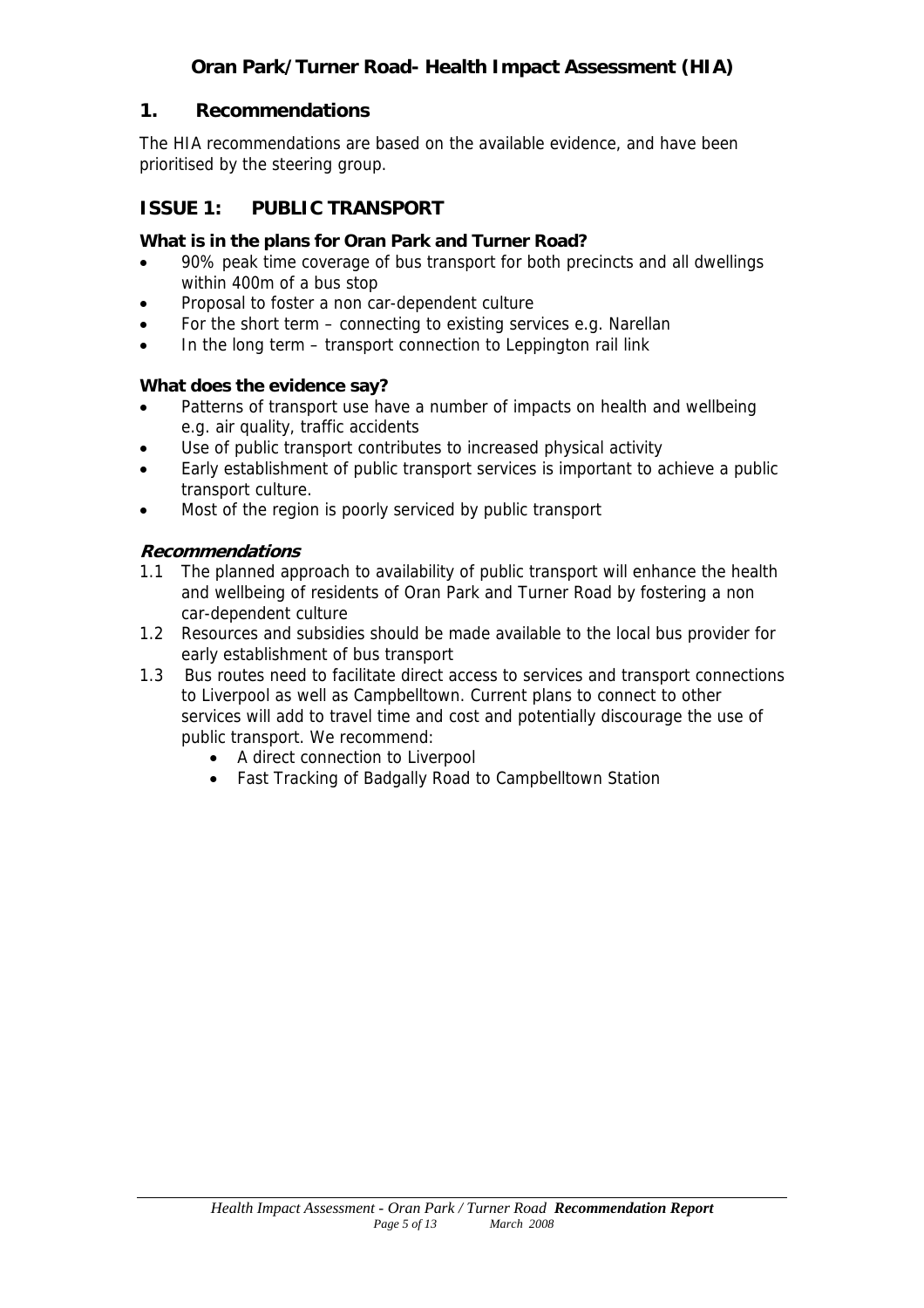# **ISSUE 2: ACTIVE TRANSPORT – WALKING AND CYCLING**

#### **What is in the plans for Oran Park and Turner Road?**

- High quality connected pedestrian networks will be provided
- Hierarchy of cycle routes will be developed to ensure residents can cycle to shops, school and work

#### **What does the evidence say?**

- Active transport levels are lower in Greater Western Sydney than the rest of Sydney
- Prerequisites for use of active transport:
	- Safe places for people to walk and cycle
	- Stimulating and attractive routes
	- Safe, accessible footpaths
	- Smooth surfaces, traffic calming, lighting, adequate storage for cycles at major destinations
- Walk to School & TravelSmart Programs can increase the number of children who walk to school
- Active transport also helps to promote social connectivity

- 2.1 Pedestrian and cycle routes should go ahead as planned to provide a positive health impact for residents
- 2.2 Healthy by design and Safer by design guidelines should be taken into account when developing the pedestrian and cycle routes
- 2.3 SSWAHS, Dept of Education in consultation with Camden Council should collaborate to establish TravelSmart and/or Walk to School programs for all new schools when they are established.
- 2.4 Active transport should be included in advertising and promotion of the new areas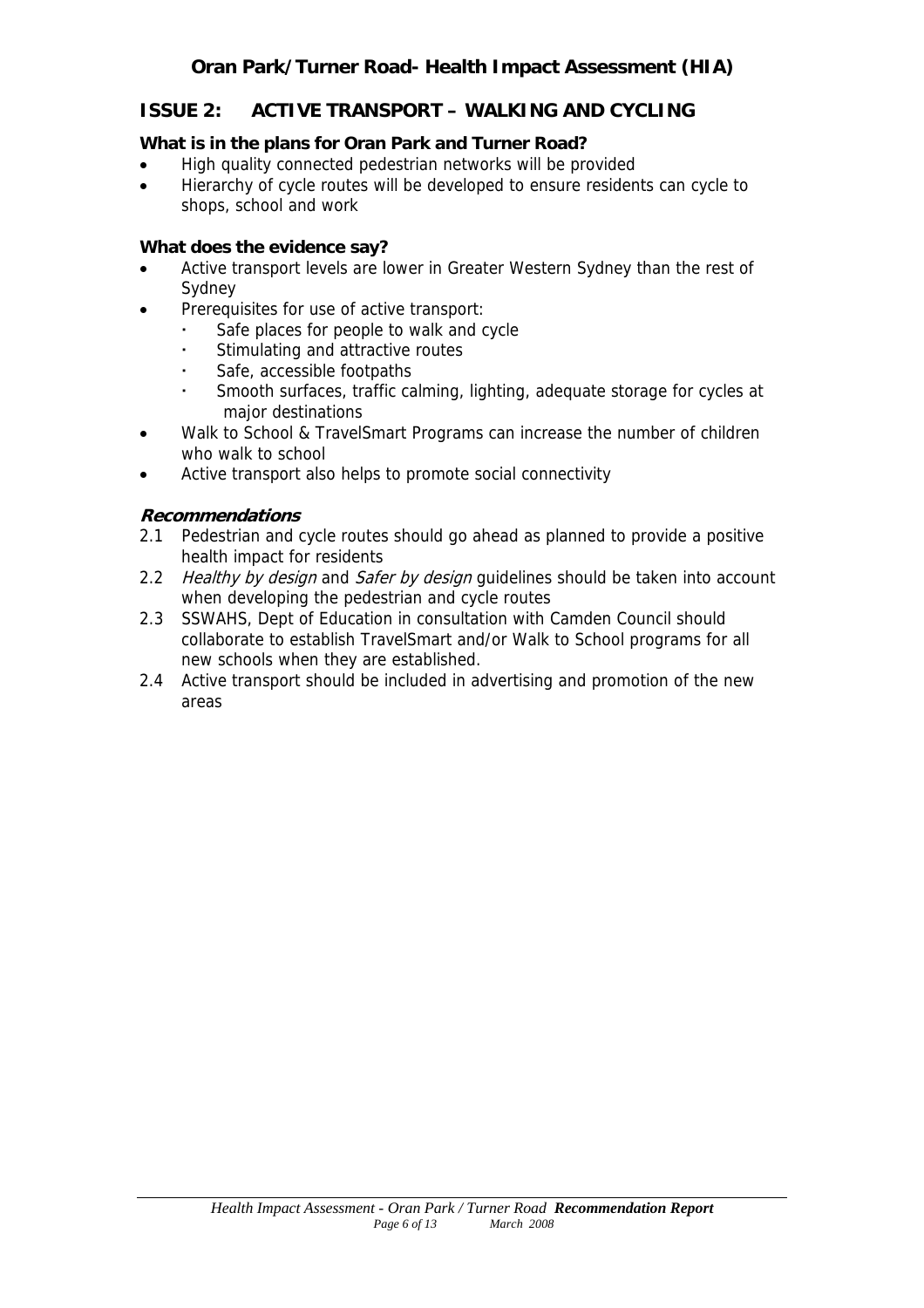# **ISSUE 3: SOCIAL CONNECTIVITY**

## **What is in the plans for Oran Park and Turner Road?**

- Demand-based approach for the provision of services, based on Camden Council recreation demand assessment study
- Opportunities for co-location and adjacent facilities
- Arrangement of neighbourhoods with links to schools, commercial centres and other facilities
- Long-term planning for a range of district facilities such as sporting, childcare, family support, young peoples services
- The importance of establishing identity and a sense of place through cultural development and public art strategies

## **What does the evidence say?**

- Current facilities in Camden and Narellan are operating at near capacity and are unable to accommodate residents of new growth centres. Past experience and planning mistakes have had new housing developments built without any facilities
- Communities with a high level of trust and connections between social groups are more desirable to live in and have better mental health outcomes
- Existence of quality community facilities such as cafes, shops, clubs,, plazas, also parks and footpaths provide opportunities for people to meet and connect with one another
- There is already an identified shortage of existing sporting facilities within Camden LGA - children's services, local child care services and pre-schools, family support services and services for young people are inadequate for current need
- Cultural development is a central issue in an individual's and community's establishment of a home and a sense of belonging to a place

- 3.1 Ensure that social infrastructure is provided early in the development process, at the time that residents move in. As past developments have shown special attention needs to be paid to the provision of services such as cultural and sporting facilities especially for families, children and young people. The social infrastructure for Oran Park and Turner Road needs to be established early in the development process
- 3.2 Negotiations should occur between Camden Council and the education sectors to encourage co-location of education and community facilities (eg meeting rooms)
- 3.3 Resources should be secured to ensure the early support of a Community Development worker to develop a strategy promoting social connectivity including networks, services and cultural development
- 3.4 Camden Council and the developers need to establish a clearly articulated plan for prioritising and staging of social infrastructure, with short and long-term proposals. This should be based on the best available information about the demographics of the population of the new precincts
- 3.5 That the Growth Centre Commission and the councils in the region undertake a study to address the needs of the South West Growth Centre for regional level community, cultural and recreational facilities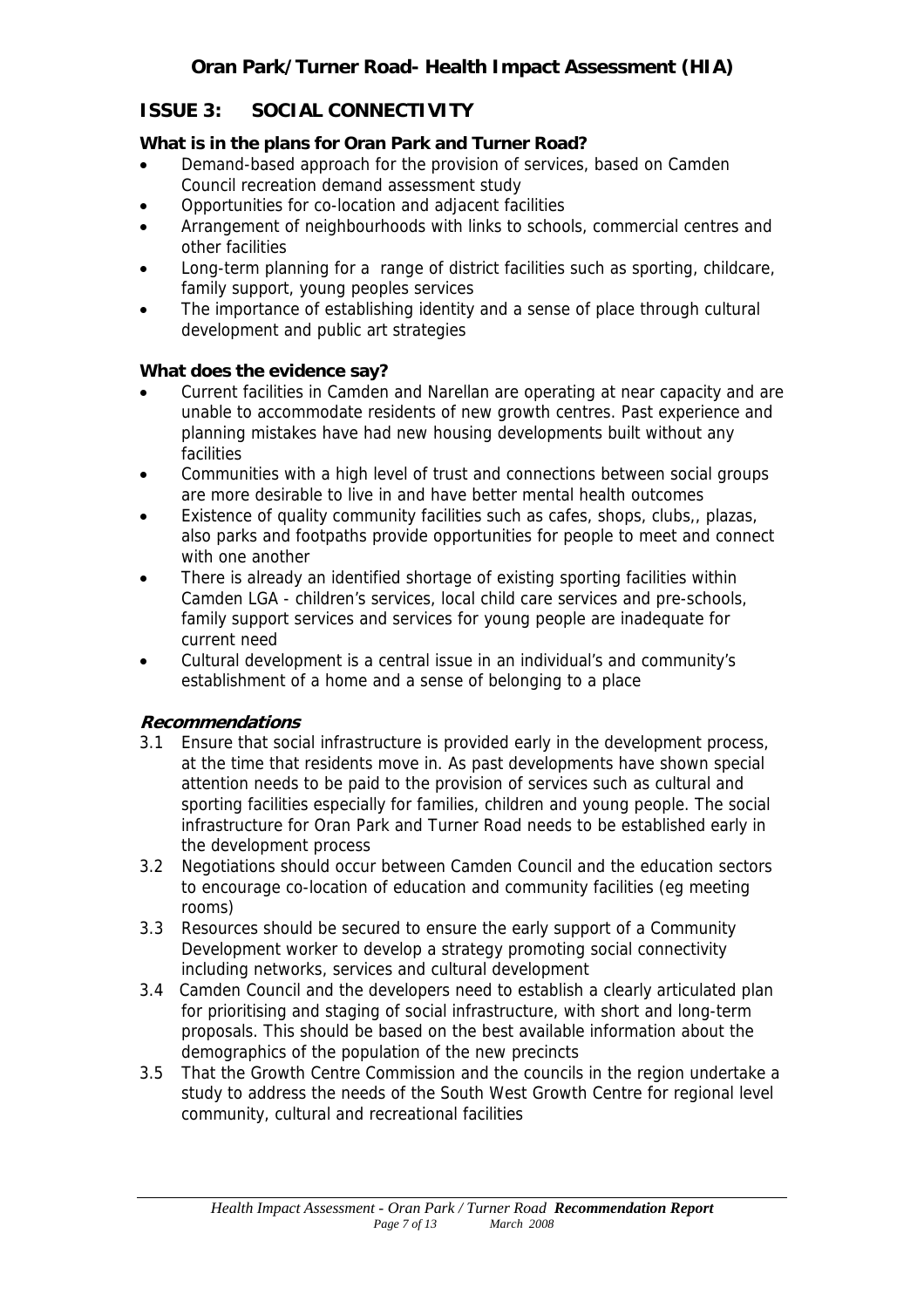# **ISSUE 4: PHYSICAL ACTIVITY**

## **What is in the plans for Oran Park and Turner Road?**

- Public open space for Oran Park(60 hectares) / Turner Road (30 hectares), including active and passive uses
- Oran Park will have 6 children's playgrounds for 0-4 year olds; 6 play spaces for 5-12 year olds; 2 managed lawn areas/green space for informal recreation use and 2 sports parks
- Turner Road will have 3 children's playgrounds for 0-4 year olds; 3 play spaces for 5-12 year olds ; 2 managed lawn area/green space for informal recreation use and 1 sports park
- Dwellings will be no more than 500m walking distance from recreational areas
- Co-location with other community uses will be pursued where possible
- At a district level a leisure centre, adventure based recreation centre and 3 district sports grounds will be provided and these will be accessible by public transport
- Walking and bicycle tracks

## **What does the evidence say?**

- The health benefits of increased physical activity are well established (promotes healthy weight: decrease in obesity, protective for heart disease, stroke, mental health, diabetes)
- Elements conducive to parks being used include maintenance, trees, water, birdlife and walking paths
- Potential for sports and playground injuries through increase in physical activity especially in young people. This includes skateboarding, rollerblading and bicycle falls
- Personal safety is an issue in public spaces, especially for children
- Needs of older residents need to be considered. Physical activity is important to healthy ageing and falls prevention

- 4.1 Cycleways and pathways as well as community and recreational facilities should be implemented according to the plans
- 4.2 Camden Council should actively support early establishment of community sporting activities, and construction of play areas for recreational and organised sports for residents, especially young people
- 4.3 Playgrounds should comply with Australian standards and be regularly inspected and maintained
- 4.4 Surfaces should be well maintained. Footpaths and cycleways should be wide enough for shared pedestrian/recreational use and disabled access
- 4.5 Recreational areas should be well lit, have neighbour surveillance and be clear of hidden areas
- 4.6 SSWAHS should liaise with local providers for recreational activities to promote physical activity in older people (eg Active Over 50s program)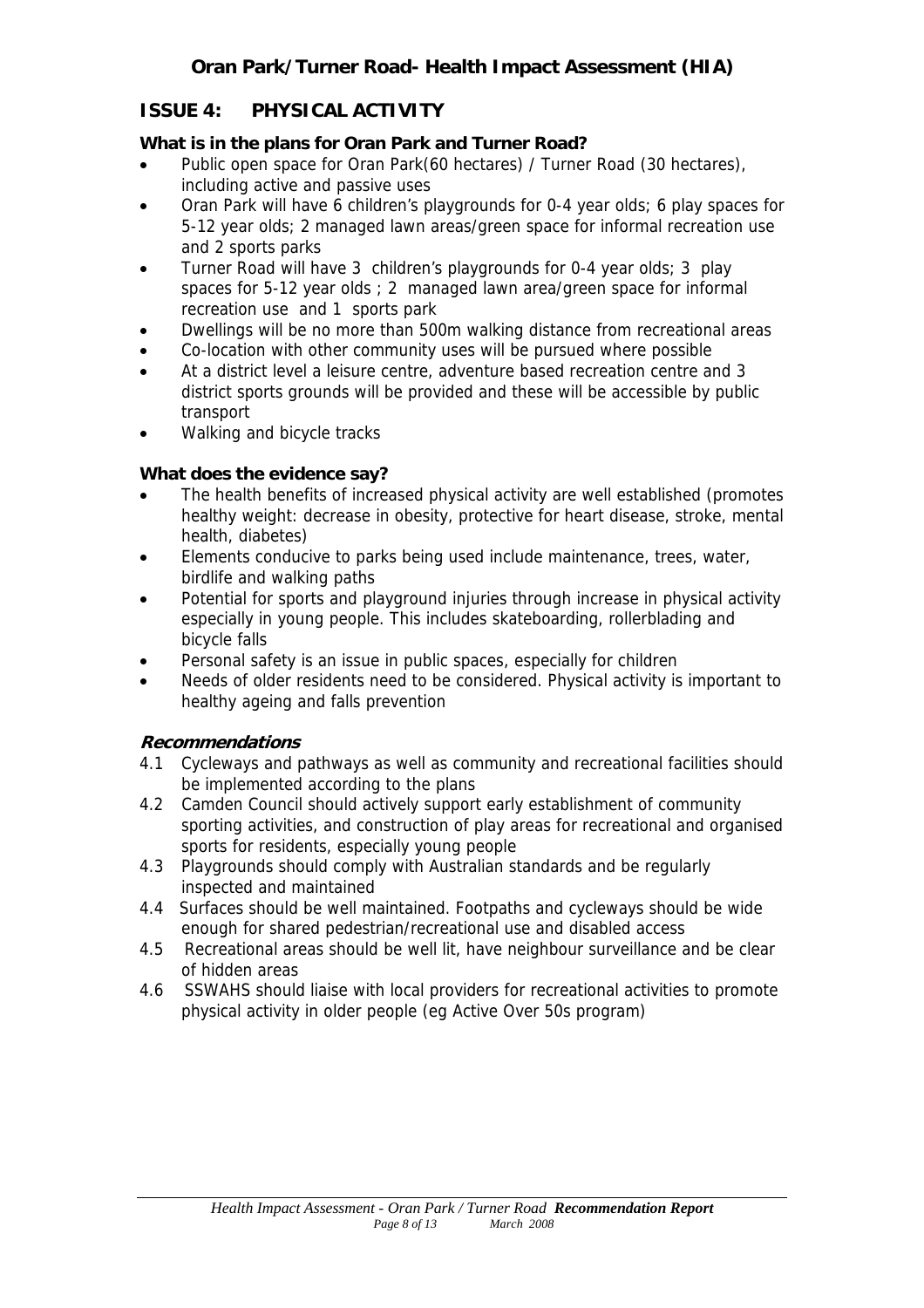# **ISSUE 5: INJURY**

## **What is in the plans for Oran Park and Turner Road?**

- Measures planned to reduce car usage include extensive cycle and pedestrian paths; the speed limit in residential streets to be set at 50kph and all dwellings to be no further than 400m to public transport
- There will be separation of bike tracks from roadways and safe crossings in line with the NSW Bicycle Guidelines
- There will be traffic calming devices such as roundabouts and speed humps
- Public parks will be bordered by streets on all sides with houses orientated towards them for surveillance
- Housing lots will front open space and major streets will provide casual surveillance
- Pedestrian and cycling tracks will be well lit

## **What does the evidence say?**

- Urban form and transport strategies to reduce traffic injuries and deaths include:
	- measures to reduce Vehicle Kilometres Travelled (VKT) rates as fewer cars on the road generally lead to less accidents e.g. promoting use of public transport
	- reducing speed limits reduces the number and severity of accidents
	- traffic calming devices are effective in reducing accidents, e.g. speed humps, roundabouts
	- separating pedestrians and cyclists from traffic by the use of appropriate paths and tracks reduces accidents
	- safe pedestrian crossings
	- child plays areas away from roads and traffic
- Design of residential and public areas can promote improved surveillance
- Good street lighting leads to reduction in crime rates and feelings of insecurity
- Increased physical activity may lead to increase in injury , e.g. sports and falls especially in the elderly

- 5.1 Measures intended to reduce car usage and prevent injury should go ahead as planned to provide a positive health impact for residents
- 5.2 Sports field, public parks and playgrounds should meet the Australian
- Standards for design equipment, installation and maintenance
- 5.3 Footpaths should be regularly inspected and maintained, and effectively lit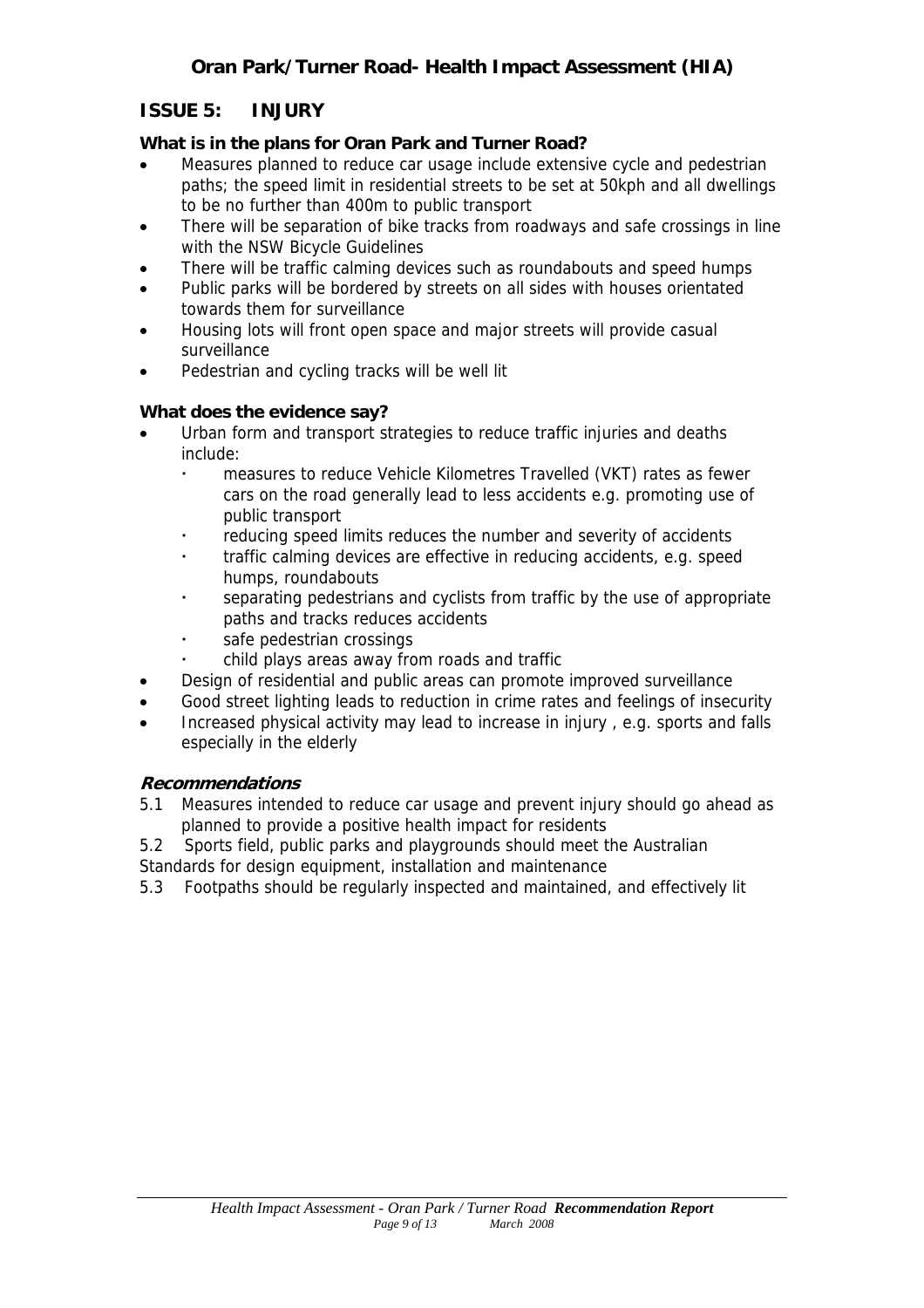# **ISSUE 6: FOOD ACCESS**

#### **What is in the plans for Oran Park and Turner Road?**

• There are some market gardens along the eastern boundary of the precinct

#### **What does the evidence say?**

- There are health benefits from good access to fresh local fruit and vegetables
- Proximity of access to fresh fruit and vegetables is mainly an issue for disadvantaged communities

- 6.1 The community development worker should seek opportunities to establish and promote food growing areas within the precinct e.g. school and community gardens, garden beds outside community facilities
- 6.2 The retail centres should provide fresh food outlets
- 6.3 SSWAHS and Camden Council should collaborate to develop a Health Food Policy for Camden LGA, to ensure good access to fresh food outlets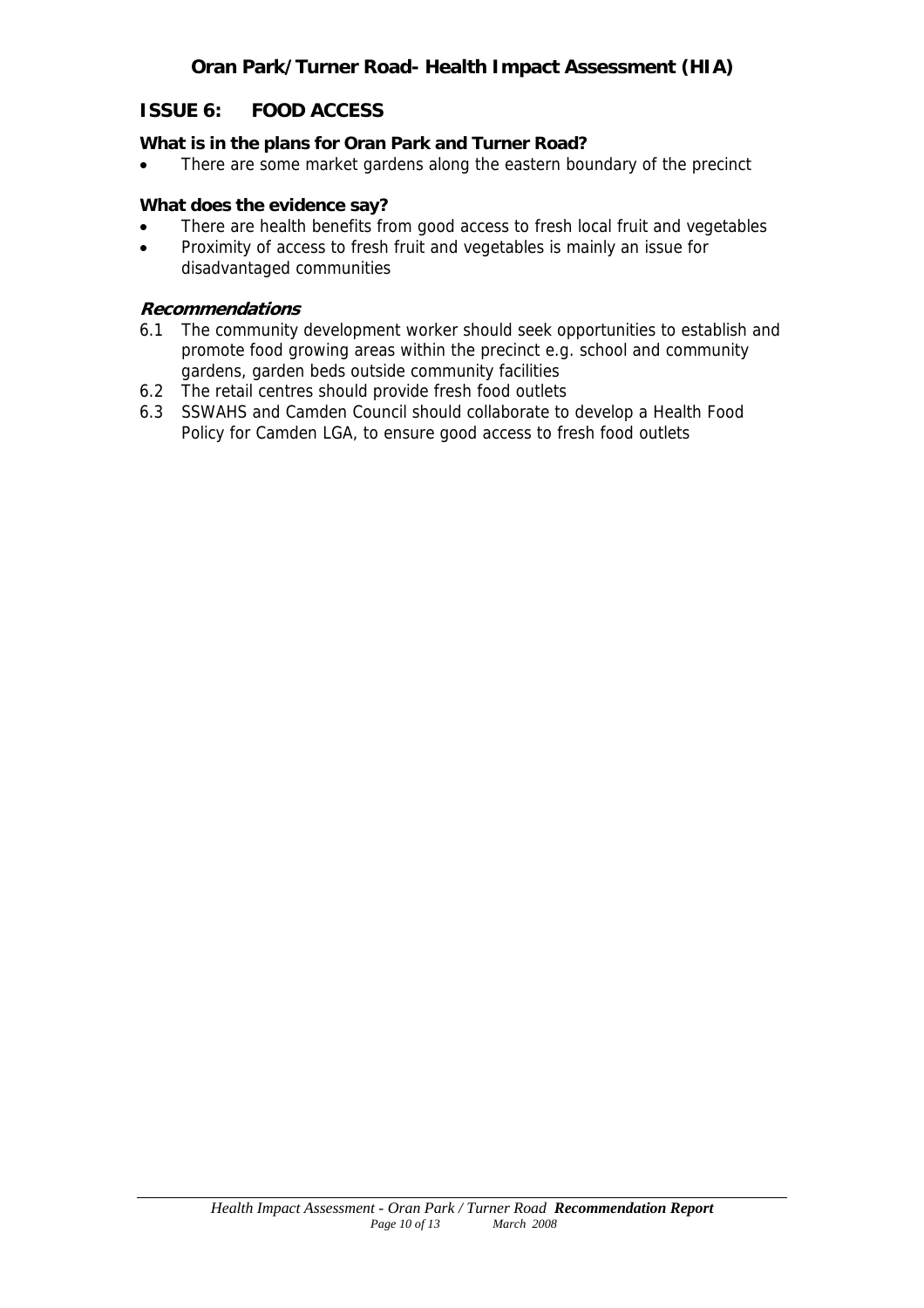# **3. Related Design Principles**

Although, outside of the scope of the Oran Park / Turner Road Precincts HIA, the following issues have emerged during the HIA process as being of relevance and significant concern to the developments at Oran Park and Turner Road as part of the larger SW Sub Regional Strategy:

# **Timelines**

Introduction of infrastructure will need to be in a timely fashion to facilitate the development patterns of behaviour i.e. use of public transport, physical activity, community building. Social infrastructure also needs to be established early as surrounding suburbs are already at capacity. Current changes in Section 94 levies may have significant effect on this in terms of the provision of facilities. This raises concerns that the provision of essential community facilities may be delayed or reduced until there is a significant increase in population in the two precincts.

# **Housing Affordability**

Current plans for Oran Park and Turner Road do not promote the provision of affordable housing. If the plans proceed then the Oran Park and Turner Road Precincts will have a similar housing landscape to a number of other recently developed housing estates in the Camden LGA (e.g. Harrington Park) where the average price for housing is \$400,000.

This is not consistent with the consensus across the five metropolitan strategies (Adelaide, Melbourne, Perth, SE Queensland and Sydney) that there is a need to introduce policies to ensure a supply of affordable housing and urban renewal programs to address the spatial effect of disadvantage emphasise the need for mixed forms of housing to promote affordability.

# **Agriculture**

Opportunities should also be sought to protect some agricultural land and to promote diversity of land use (including land use for agriculture, housing, and recreation). The production of locally grown fruit and vegetables should be a priority for the Sydney Metropolitan strategy and Sydney South West regional strategy, to prevent all currently productive and fertile agricultural lands in the area being replaced with housing development.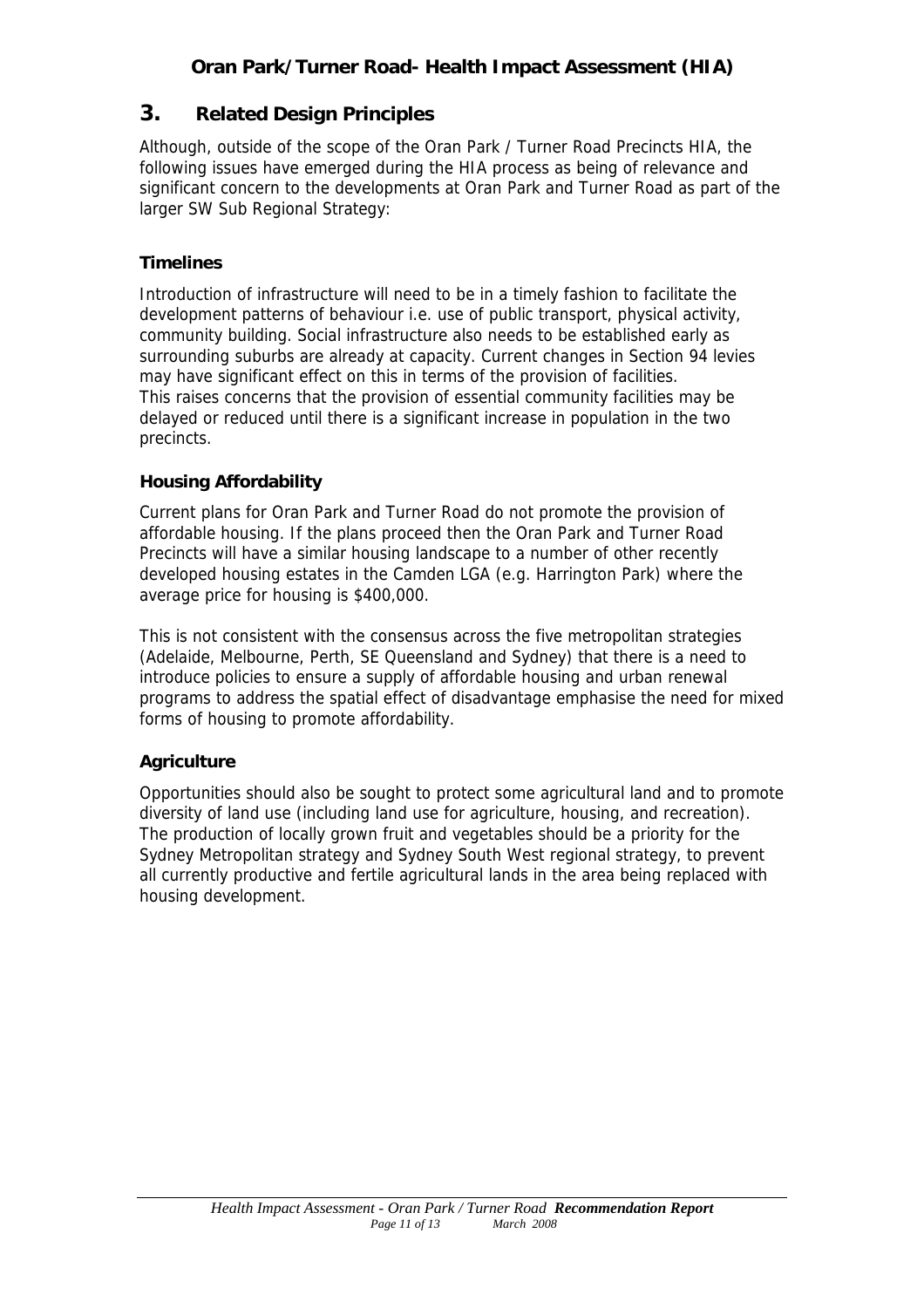# **Sources of Evidence:**

- Camden Council 2007. Oran Park Precinct Section 94 Contributions Plan
- Corpus G, Hay A, Merom D. 2006 Walking for Transport and Health:
- trends in Sydney in the last decade. 28<sup>th</sup> Australasian Transport Research Forum
- DUAP 1999. Urban Design Guidelines with Young People in Mind
- DUAP 2001. Crime prevention and the assessment of development applications: Guidelines under section 79C of the Environmental Planning and Assessment Act 1979. NSW Department of Urban Affairs and Planning
- Dept of Planning 2005. Planning report for South West Growth Centre. NSW Dept of Planning
- Ewing R, Kreutzer R. Design Community and Environment. 2006 Understanding the relationship between public health and the built environment: A report prepared by LEED-ND Core Committee. Lawrence Frank and Company Inc
- Giles-Corti B, Broomhall M, Knuiman M, Collins C, Douglas K, Ng K, Lange A, Donovan R. 2005 Increasing walking: How important is distance to, attractiveness and size of public open space? American Journal of Preventive Medicine 28 (2S2):169-176.
- Giles-Corti, B 2006. The impact of urban form on public health. Paper prepared for the 2006 Australian State of the Environment Committee, Dept of Environment and Heritage, Canberra
- Growth Centres Commission 2007. Oran Park/Turner Road Development Control Plans.
- Heart Foundation 2004. Healthy by Design: a planner's quide to environments for active living. Heart Foundation, Victoria.
- JBA Urban Planning Consultants 2007. Oran Park/Turner Road Precinct planning report. Growth Centres Commission
- Johnson N, Kelleher F, Chant J. (undated) The future of agriculture in the periurban fringe of Sydney farming. Systems Research Centre, University of Western Sydney Hawkesbury
- Larsen K 2007. The health impacts of place-based interventions in areas of concentrated disadvantage: A review of the literature. Division of Population Health, Sydney South West Area Health Service
- Merom D, Bauman A. 2003 Active commuting to school: habits, level of physical activity and influences, NSW primary school children 2002. NSW Centre for Physical Activity and Health UNSW
- NSW Health 2005. NSW school students health behaviour survey. NSW Dept of **Health**
- NSW Health Benefits of Physical Activity. NSW Health Website: http://www.health.nsw.gov.au/public-health/health-promotion/activity/benefits/index.html
- NSW Ministry for the Arts and Department of Local Government 2004. Cultural Planning Guidelines for Local Government
- NSW Government 2006. A New Direction for NSW. NSW Premiers Dept.
- PPM Consultants and CSIRO 2004. Greater Western Sydney: Regional Transportation Profile, Sydney. WSROC
- Randolph B, Holloway D 2003. Shifting Suburbs: Population structure and change in Greater Western Sydney. Western Sydney Regional Organisation of Councils and Urban Frontiers Program, University of Western Sydney
- RTA 1999 Road Safety 2010: a framework for saving 2000 lives by the year 2010 in, NSW. Sydney Roads and Traffic Authority